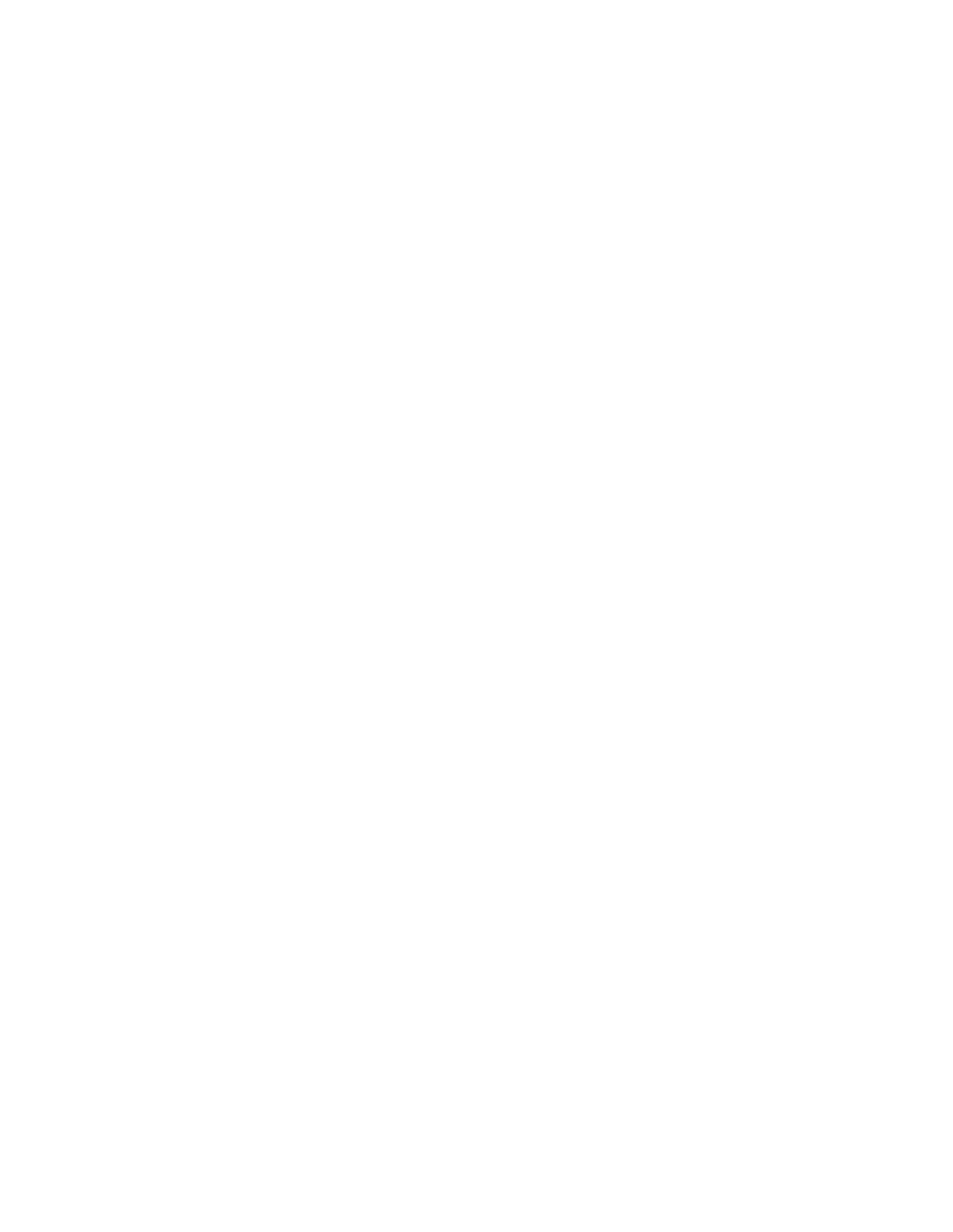## **AN ACT**

| 1              | Relating to prevention and evaluation of and liability for concussions in student athletes.      |
|----------------|--------------------------------------------------------------------------------------------------|
| $\overline{2}$ |                                                                                                  |
| 3              | <b>* Section 1.</b> The uncodified law of the State of Alaska is amended by adding a new section |
| $\overline{4}$ | to read:                                                                                         |
| 5              | CONCUSSIONS IN STUDENT ATHLETES; FINDINGS. The legislature finds that                            |
| 6              | concussions rank among the most commonly reported traumatic brain<br>(1)                         |
| 7              | injuries in children and adolescents who participate in sports and recreational activities;      |
| 8              | (2) the United States Centers for Disease Control and Prevention estimates                       |
| 9              | that as many as 3,900,000 concussions occur each year in the United States as a result of        |
| 10             | sports and recreational activities;                                                              |
| 11             | (3) a concussion is caused by a blow to or jarring of the head or body that                      |
| 12             | causes the brain to move rapidly inside the skull, resulting in a mild to severe traumatic brain |
| 13             | injury, which may occur with or without loss of consciousness, and may disrupt normal brain      |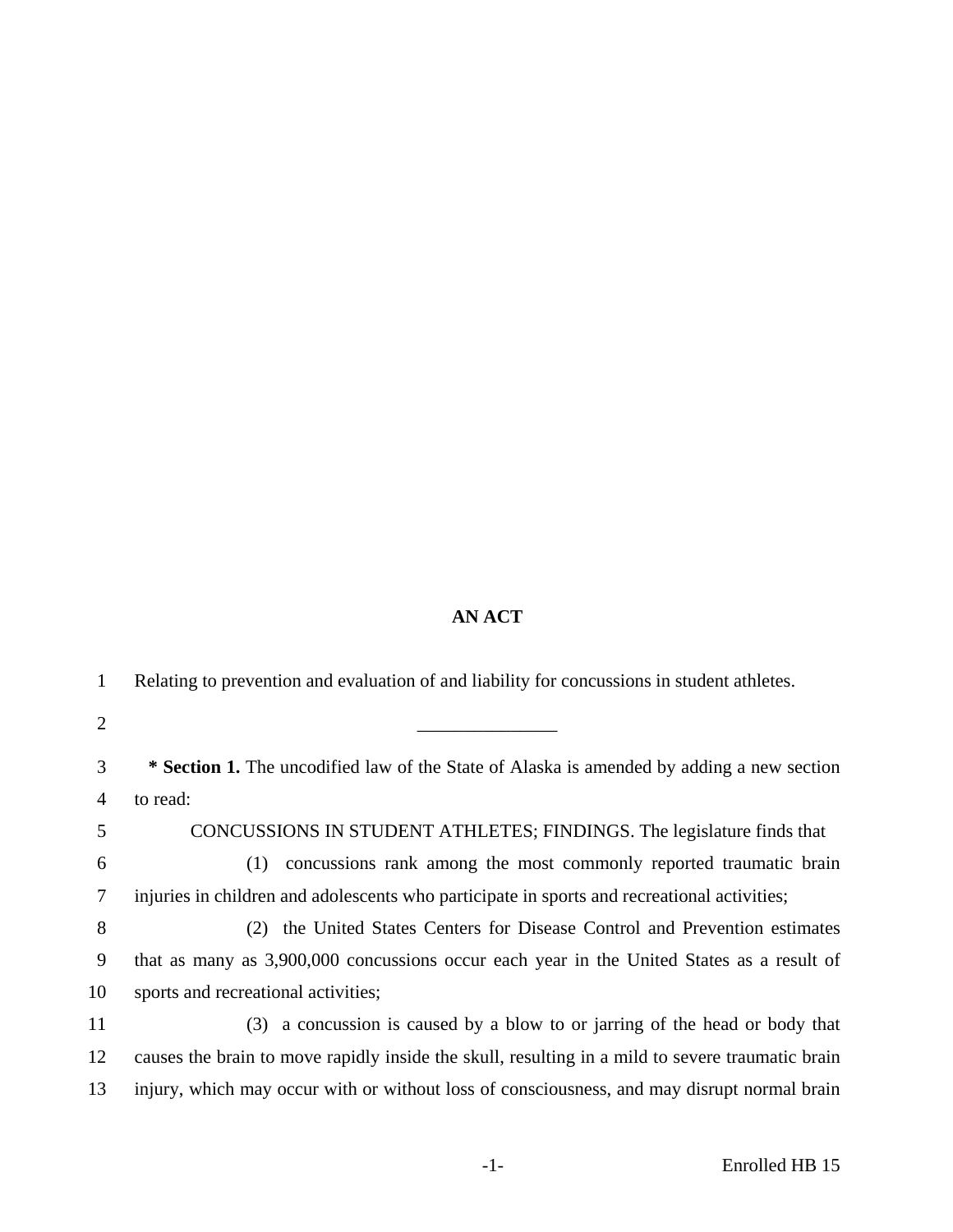1 function;

2 (4) a concussion may occur during an organized or unorganized sport or 3 recreational activity as a result of a fall or from players colliding with each other or another 4 obstacle;

5 (5) the risk of catastrophic injury or death from a concussion or other head 6 injury increases when the injury is not properly evaluated and managed, and the athlete is 7 allowed to continue to participate in sports or recreational activities following the concussion;

8 (6) although voluntary nationwide guidelines for managing concussion in 9 sports recommend assessing concussions on an individual basis, with gradual return to play, 10 athletes continue to be returned to play prematurely, putting them at risk for greater injury or 11 death.

12 **\* Sec. 2.** AS 14.30 is amended by adding new sections to article 3 to read:

13 **Sec. 14.30.142. Concussions in student athletes: prevention and reporting.**  14 (a) The governing body of a school district shall consult with the Alaska School 15 Activities Association to develop and publish guidelines and other information to 16 educate coaches, student athletes, and parents of student athletes regarding the nature 17 and risks of concussions. Guidelines developed under this section must include a 18 description of the risks of return to play and standards for return to play, including the 19 procedures required under (c) and (d) of this section.

20 (b) A school shall annually provide to a student and the parent or guardian of a 21 student who is under 18 years of age written information on the nature and risks of 22 concussions. A student may not participate in school athletic activities unless the 23 student and the parent or guardian of a student who is under 18 years of age have 24 signed a verification of receipt of the information required under this subsection.

25 (c) A student who is suspected of having sustained a concussion during a 26 practice or game shall be immediately removed from the practice or game.

27 (d) A student who has been removed from participation in a practice or game 28 for suspicion of concussion may not return to play until the student has been evaluated 29 and cleared for participation in writing by a qualified person who has received training 30 and is currently certified, as verified in writing or electronically by the qualified 31 person, in the evaluation and management of concussions. In this subsection,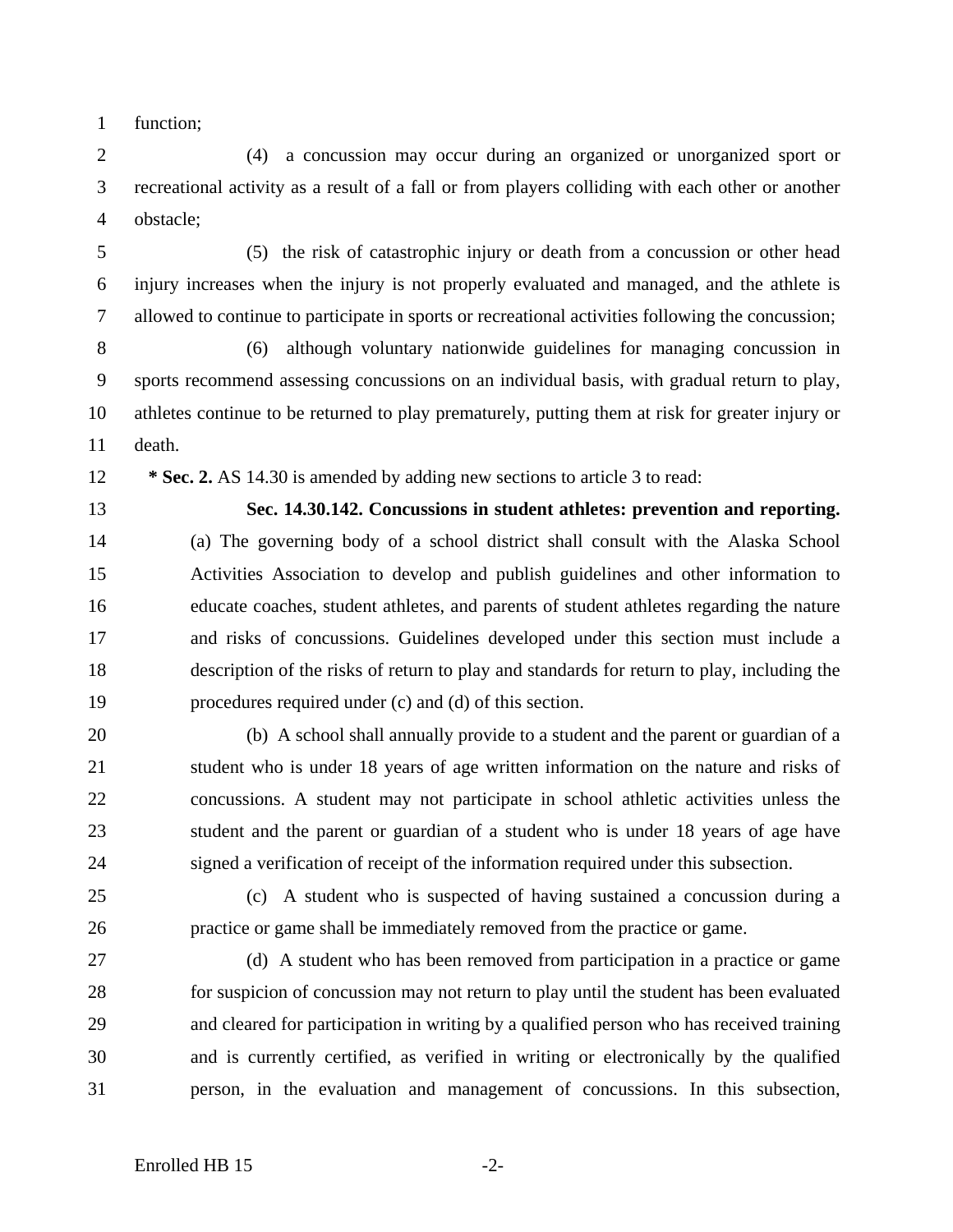1 "qualified person" means either a 2 (1) health care provider who is licensed in the state or exempt from 3 licensure under state law; or 4 (2) person who is acting at the direction and under the supervision of a 5 physician who is licensed in the state or exempt from licensure under 6 AS  $08.64.370(1)$ ,  $(2)$ , or  $(4)$ . 7 (e) A person who conducts an evaluation under (d) of this section and who is 8 not paid for conducting the evaluation may not be held liable for civil damages 9 resulting from an act or omission during the evaluation, except that the person may be 10 held liable for reckless or intentional misconduct and for gross negligence. 11 **Sec. 14.30.143. Concussions in student athletes: school district immunity.**  12 (a) A school district may not be held liable for an injury to or the death of a person 13 caused by a concussion and resulting from the action or inaction of a person employed 14 by or under contract with a nonprofit youth organization if 15 (1) the action or inaction occurred during the delivery of services by 16 the district or organization in compliance with AS 14.30.142; 17 (2) the organization is under contract with the district to provide the 18 services; and 19 (3) before the provision of services, the organization provided to the 20 district written verification of 21 (A) a valid insurance policy covering the injury or death in an 22 amount not less than \$50,000 for each person and \$100,000 for each incident; 23 (B) compliance with the protocol for prevention and reporting 24 of concussions required in AS 14.30.142. 25 (b) This section may not be construed to impair or modify the ability of a 26 person to recover damages for harm caused by the negligent or reckless actions of an 27 employee or contractor of a school district or by the existence of a condition, 28 equipment, program, or structure known by the school district or organization to be 29 unsafe. 30 (c) In this section, "youth organization" means a public or private entity 31 qualified to do business in the state that provides a program or service to persons